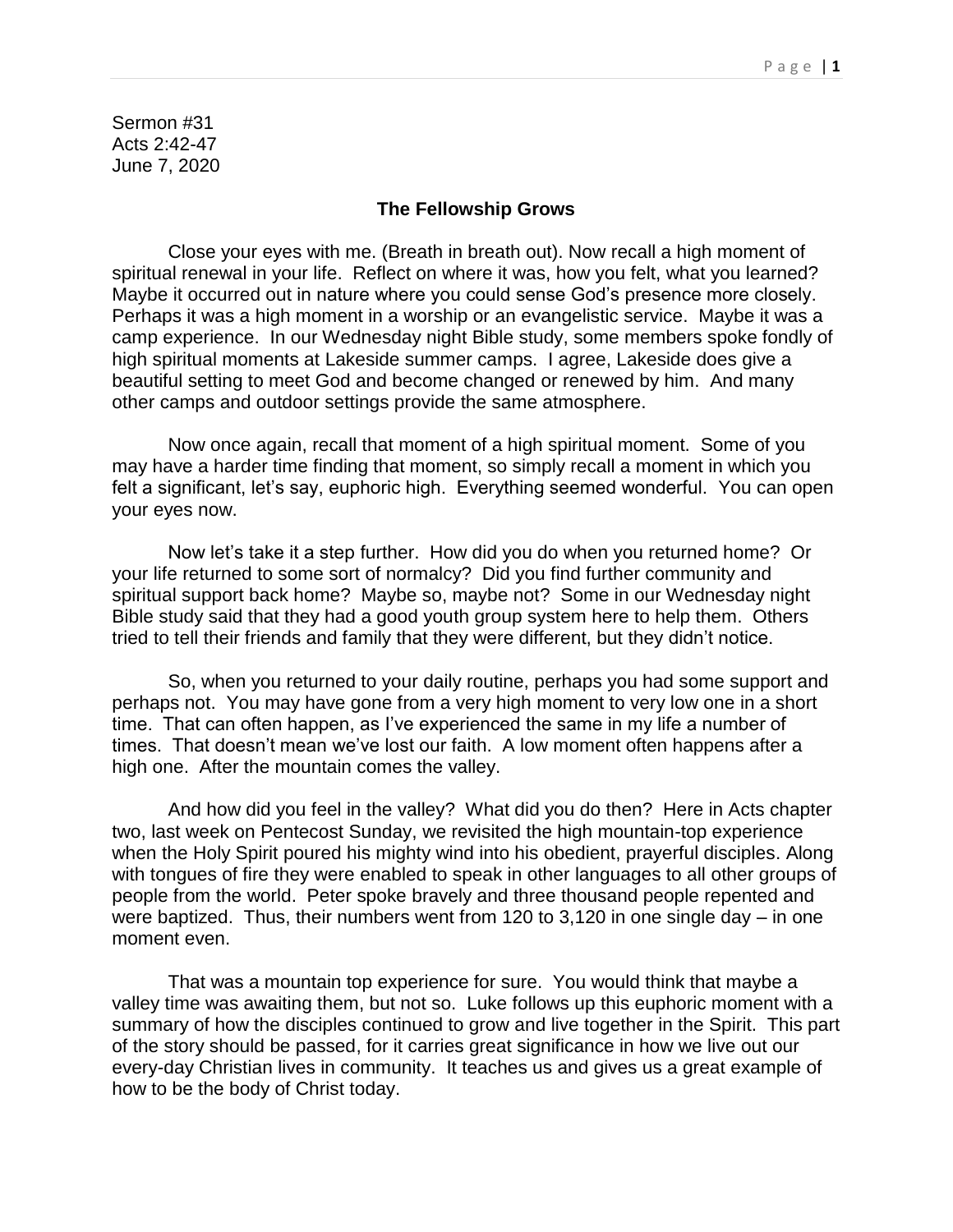So, today, as we look closer at this Christian community example, we ask ourselves some significant questions. What was the early church like? In what ways did they continue to grow after the high moment of Pentecost? How might their example help us today? Like the early church…

I. We must devote ourselves to Christ's way:

The Greek word for devote is a strong word that means to be faithful to someone or something as in holding fast or persevering in it with single minded fidelity. It indicates a relentless passion for that person or thing. One is so dedicated as to never give up. A good example from Scripture is that of Nehemiah who strategically organized the building of the Jerusalem walls. When opposition came against him, he stood his ground and cried: "I am carrying on a great project and cannot go down" (Neh. 6:3).

With this same type of single-minded devotion, the disciples devoted themselves to:

- A. the apostle's teaching
- B. fellowship
- C. the sharing of Christian meals and the Lord's Supper
- D. Prayer
- E. signs and wonders that the Holy Spirit did through the apostles.

All of these were significantly important. The teaching of God's Word is highlighted numerous times throughout the book of Acts with examples from Peter, Paul and Barnabas, Silas, Priscilla and Aquilla, and many more who taught God's word. And the early church members broke bread together in their homes, enjoying meals together and partaking in the Lord's Supper. They prayed together, just as they did even before the Holy Spirit came upon them at Pentecost (1:14; 2:1). The pattern of devoted prayer continues all throughout the book of Acts. At least 17 moments of prayer are noted. (4:24-31; 6:4, 6; 9:40; 10:2, 4, 9, 31; 11:5; 12:5; 13:3; 14:23; 16:25; 22:17; 28:8). And signs and wonders accompanied the disciples as they stayed faithful to God, which also continue throughout the rest of the book.

Now let's look a little closer at the fellowship aspect as we highlight that aspect. The word in Greek has become a familiar one in Christian lingo today. It is the word *koinonia*. You've probably heard of or maybe have been a part of *koinonia* discipleship groups. That's because the word in Greek means a close nit fellowship with mutually inclusive, open relationships. It refers to a participation, a sharing with another, a partnership relationship. Thus, it means more than simply enjoying a nice church meal together. Sharing a meal together is certainly a part of it and a good way to start, but fellowship is so much more – so much deeper even than a meal around the table.

Besides attending church as a young man, I also experienced a deep sense of community at an interdenominational group that meet on Saturday evenings not far from our hometown. My brothers and I attended often. They had great singing, sharing of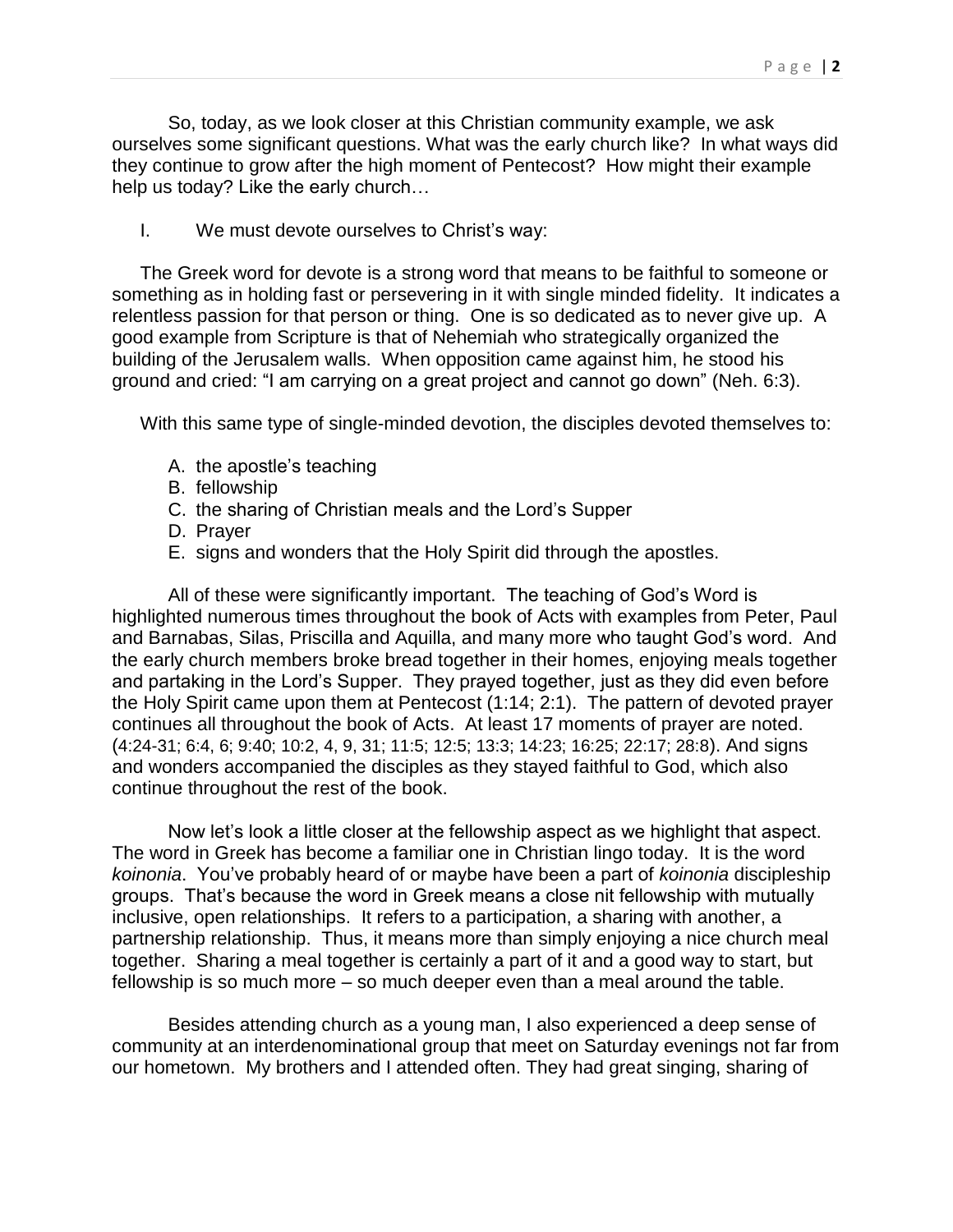testimonies and a good Bible lesson. We shared birthday celebrations together, encouraged each other, and grew together in the Lord.

Well, you say, but Pastor Randy it's been a little difficult doing any type of Christian fellowship during this coronavirus season. And yes, you would be right about that. I know the feeling. We have tried live-streaming of worship services, zoom meetings, phone calls, letters, cards, etc., and all of those can help during a pandemic and beyond, but there is nothing that replaces interpersonal relationships in close-knit fellowship. Soon, even next week, we hope to begin getting back to some of that, certainly by at least meeting in the sanctuary again. True Christian fellowship should occur even in public worship as we reach out to each other. And then we go from there. And think of all the ways that we will enjoy getting back to fellowship in the near future.

So, the new church devoted themselves to Christ's way, but they also devoted themselves to Christ's people – to loving and caring for them. Let's revisit that as well.

II. We must also devote ourselves to Christ's people. We see that right here.

A. The early disciples share with each other and the needy.

No one is excluded. All are accepted. No one is forgotten or considered insignificant or inconsequential.

B. They continue to meet together regularly.

Luke tells us that they met every day. Daily they meet in the temple and in their homes. They didn't have to worry about maintaining a building. This was a house church movement primarily. They did meet in the temple to worship God, but also in their homes where they ate together and observed the Lord's supper.

C. They enjoy the favor of all the people.

Everyone is invited. This is an all-inclusive church. This church began with other people from all around the world (2:5). It begins as a global church and later learns even more how to be a global church. (That especially happens in Chapter 10 when Peter goes to the home of Cornelius, the Gentile Centurion and learns that God accepts all people, even the Gentiles). Even in the initial stages of the new church, God's people are learning to love people outside their comfort zones.

That means that here in Acts 2, the church is already beginning to learn to overcome racial barriers. This church would learn to overcome all aspects of hatred, animosity, racism, taking advantage of the poor. At this point, we begin to see what Christ had in mind for his church, a united body with no walls of division. It wouldn't stay that way of course as the early church would learn many lessons along the way.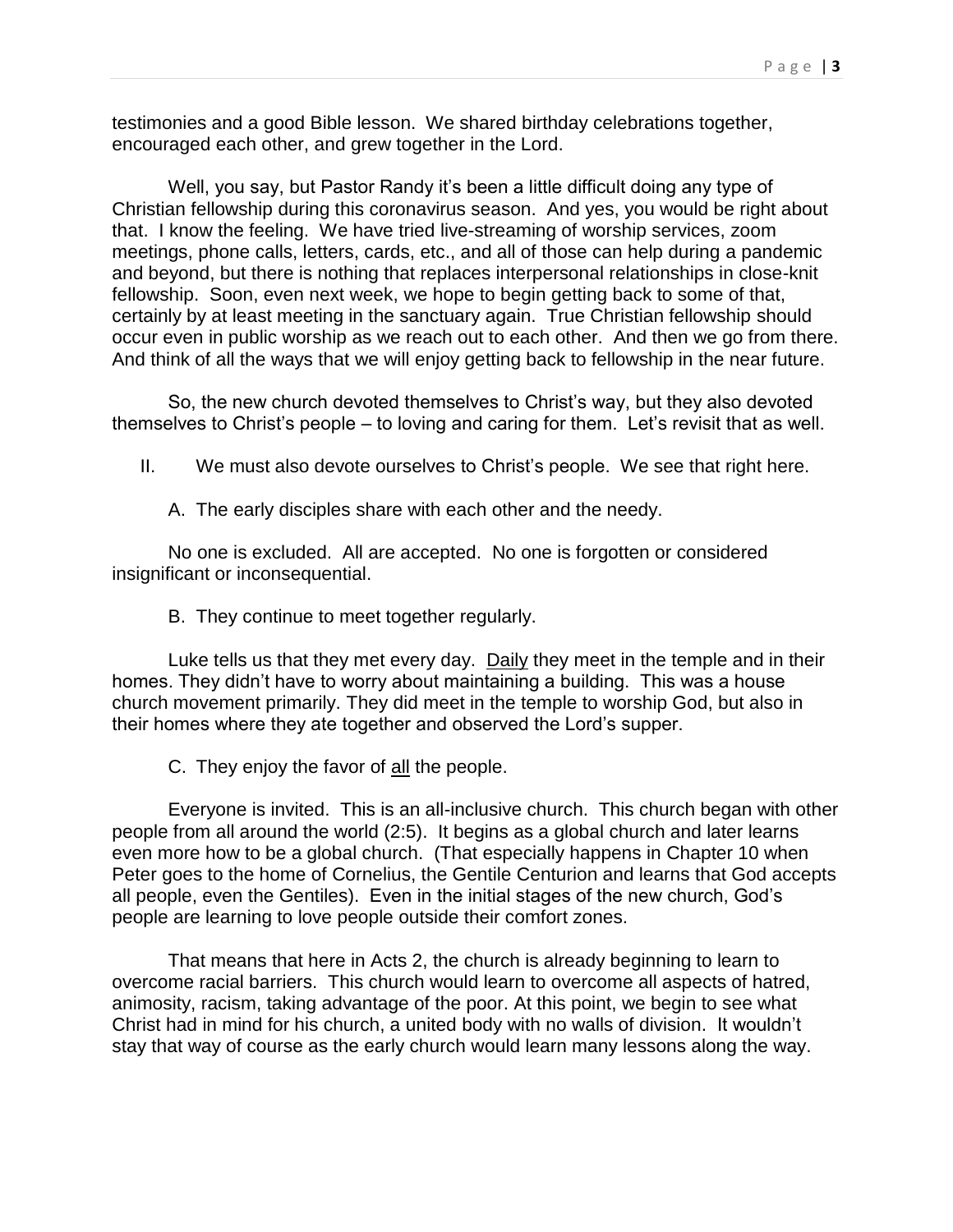And it is their shared communal living that is so attractive to all people outside. It's what helps the church grow. Christine Pohl, author and professor at Asbury Theological Seminary, says in her book on Living Into Community, "The best testimony to the truth of the gospel is the quality of our life together." What those outside see in us, may make all the difference in how the church grows.

I am thankful for our church that truly gives to all and cares about all. I'm thankful for our ministries with the needy at Our Daily Bread, visiting the homebound, the Heifer Project, the Allentown food pantry, our help with Red Bird Mission, building water wells in Haiti, standing in prayer and solidarity with the Voice of the Martyrs ministry, and much more. Praise God for it all.

But let me ask an honest question. Are we completely there yet? Are we truly like this New Testament church example? Or are there areas where we still need to grow, attitudes to overcome, un-Christlike feelings or expressions that can hold others at arms lengths? These are serious questions that each of us must ask ourselves and of our church as well.

It's one thing to go on a short-term mission trip (which is very important and I highly recommend it). It's one thing to go and serve food at Our Daily Bread, as good and important as that is. And I strongly encourage you to do that, too. But are we willing to rub shoulders with and live next to those who are different from us – who don't look like us, don't act or talk like we do? Can we break bread together, worship together, live in proximity to each other and consider each other equal in God's sight? That's when we find out the maturity of our growth in Christ. Is my needy brother or sister just a project or a friend? Is he or she worthy of my attention and respect on a day to day basis? Do I help him or her out just to make myself feel good or look good? Can I worship with other minorities and those who are different from me and even change my form of worship sometimes for theirs?

Daniel was an exchange student from Kenya who lived with us for a semester during our pastorate in Huntington, IN. years ago. Our family enjoyed getting to know him and have him go to church with us. Many people in the church were also friendly towards him, but there were some, who looked down at him. One could tell clearly they were not happy that this very black man was becoming part of their white church. Now that's a negative example. Let's turn to one much more positive.

Yes, we've seen racism rear its ugly head in recent days, but in the midst of all the chaos, anger, and hurt feelings, you may have noticed on the news the videos of a white cop hugging a black lady who was a peaceful part of the demonstration. She was so appreciative. Maybe you noticed as well other cops standing up for the rights of minorities. Perhaps you saw the nurses in New York City, most of them white, who took a knee in their expression of solidarity with the Black lives matter. These health personnel were so grateful for people to stand up and pray for them during this health crisis. Now they get to do the same for others in need. That's how they felt about it.